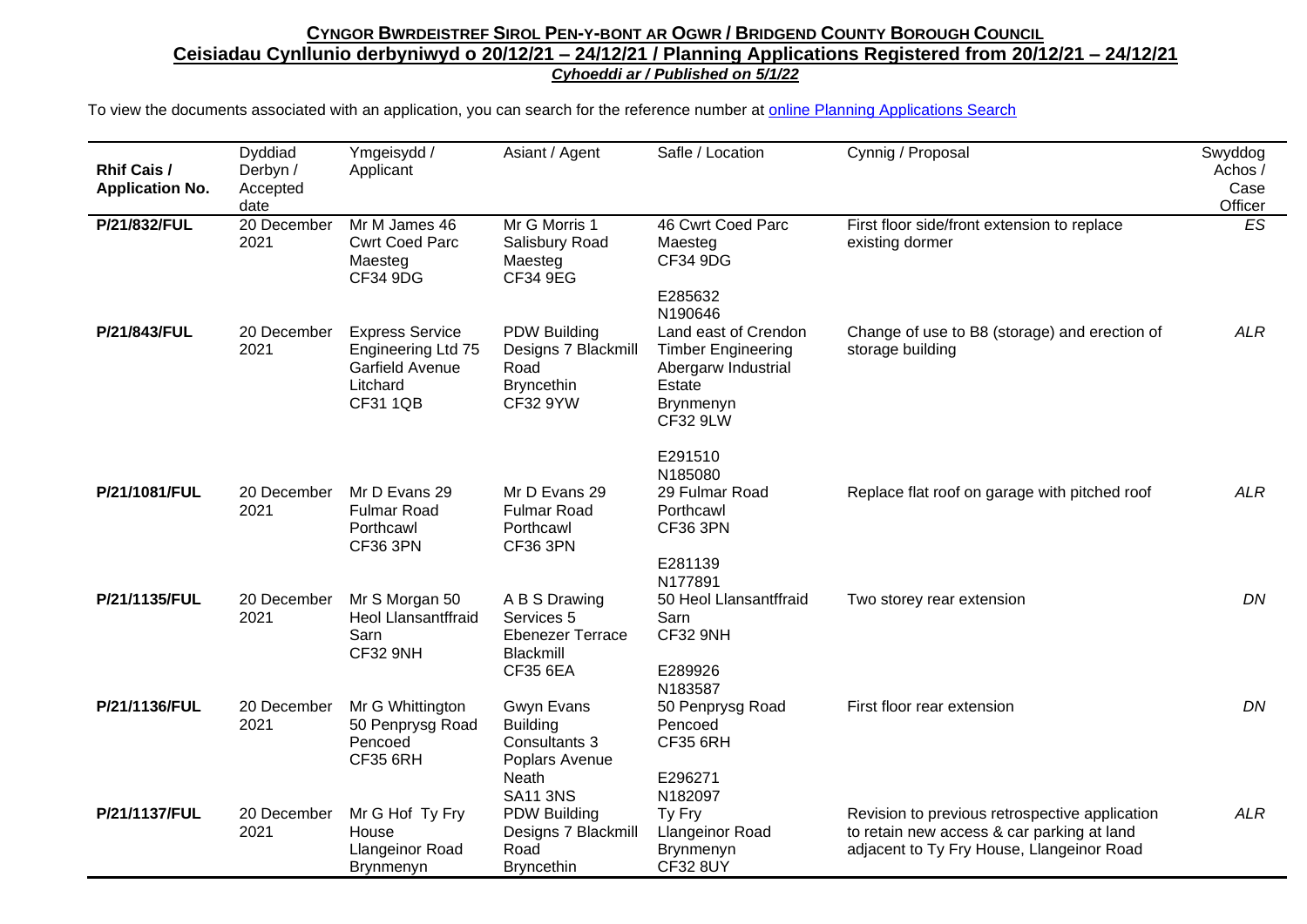| <b>Rhif Cais /</b><br><b>Application No.</b> | Dyddiad<br>Derbyn /<br>Accepted<br>date | Ymgeisydd /<br>Applicant                                                              | Asiant / Agent                                                                           | Safle / Location                                                                                        | Cynnig / Proposal                                                                                                                                                                                                            | Swyddog<br>Achos /<br>Case<br>Officer |
|----------------------------------------------|-----------------------------------------|---------------------------------------------------------------------------------------|------------------------------------------------------------------------------------------|---------------------------------------------------------------------------------------------------------|------------------------------------------------------------------------------------------------------------------------------------------------------------------------------------------------------------------------------|---------------------------------------|
|                                              |                                         | <b>CF32 8UY</b>                                                                       | CF32 9YW                                                                                 |                                                                                                         |                                                                                                                                                                                                                              |                                       |
|                                              |                                         |                                                                                       |                                                                                          | E290848<br>N185187                                                                                      |                                                                                                                                                                                                                              |                                       |
| P/21/1138/LAP                                | 20 December<br>2021                     | Mr & Mrs Mountford<br>7 Ffordd Maendy<br>Ynysawdre<br>CF32 9EZ                        | David Hand 6 West<br>Grove<br>Merthyr Tydfil<br>CF478HJ                                  | 7 Ffordd Maendy<br>Ynysawdre<br>CF32 9EZ<br>E290652                                                     | Certificate of Lawfulness for a proposed single<br>storey wrap-around rear extension with integral<br>single garage to side and replacement of<br>existing 1.8m boundary fence with brick<br>boundary wall to match existing | <b>JEJ</b>                            |
| P/21/1133/FUL                                | 20 December<br>2021                     | Mr S Williams 10<br>Northways<br>Porthcawl<br><b>CF36 5LB</b>                         | Crescent<br>Architectural 38 De<br>La Beche Road<br><b>Sketty</b><br>SA <sub>2</sub> 9AR | N184193<br>10 Northways<br>Porthcawl<br><b>CF36 5LB</b><br>E282118                                      | Demolish existing conservatory and lean to<br>extension and construction of a single storey<br>rear extension                                                                                                                | DN                                    |
|                                              |                                         |                                                                                       |                                                                                          | N177352                                                                                                 |                                                                                                                                                                                                                              |                                       |
| P/21/1139/RLX                                | 21 December<br>2021                     | Mr P Ryall 38<br>Coychurch Road<br>Pencoed<br><b>CF35 5NG</b>                         | <b>CDN Planning</b><br>(Wales) Ltd 7 St<br>James Crescent<br><b>Uplands</b><br>Swansea   | 38 Coychurch Road<br>Pencoed<br><b>CF35 5NG</b><br>E295996                                              | Vary conditions 2 and 3 of P/18/978/RLX (2<br>dwellings) to extend the time to submit<br>reserved matters                                                                                                                    | <b>ES</b>                             |
| P/21/1121/FUL                                | 21 December<br>2021                     | Mr M Miller 42<br>Maple Drive<br><b>Brackla</b><br><b>Bridgend</b><br><b>CF31 2PF</b> | A B S Drawing<br>Services 5<br><b>Ebenezer Terrace</b><br>Blackmill<br><b>CF35 6EA</b>   | N181449<br>42 Maple Drive<br><b>Brackla</b><br><b>Bridgend</b><br><b>CF31 2PF</b><br>E293069<br>N179767 | Proposed alteration to garden level and<br>proposed extension to existing detached<br>garage                                                                                                                                 | DN                                    |
| P/21/417/FUL                                 | 21 December<br>2021                     | MPI Ford 53a John<br><b>Street</b><br>Porthcawl<br><b>CF36 3AY</b>                    | MPI Ford 53a John<br><b>Street</b><br>Porthcawl<br><b>CF36 3AY</b>                       | 53a John Street<br>Porthcawl<br><b>CF36 3AY</b><br>E281782<br>N176862                                   | Change a 2 bedroom flat above retail store<br>(chocolate shop) into an office for the company<br>and extra storage                                                                                                           | JE                                    |
| P/21/1079/FUL                                | 21 December<br>2021                     | Mr and Mrs B<br>Phillips 38 Rest<br><b>Bay Close</b>                                  | <b>Westfield Architects</b><br><b>Samuel Westcott</b><br>2 Alexandra Gate                | 38 Rest Bay Close<br>Porthcawl<br><b>CF36 3UN</b>                                                       | Removal of existing front structure and<br>construct two storey extension to front<br>elevation with associated alterations following                                                                                        | HK                                    |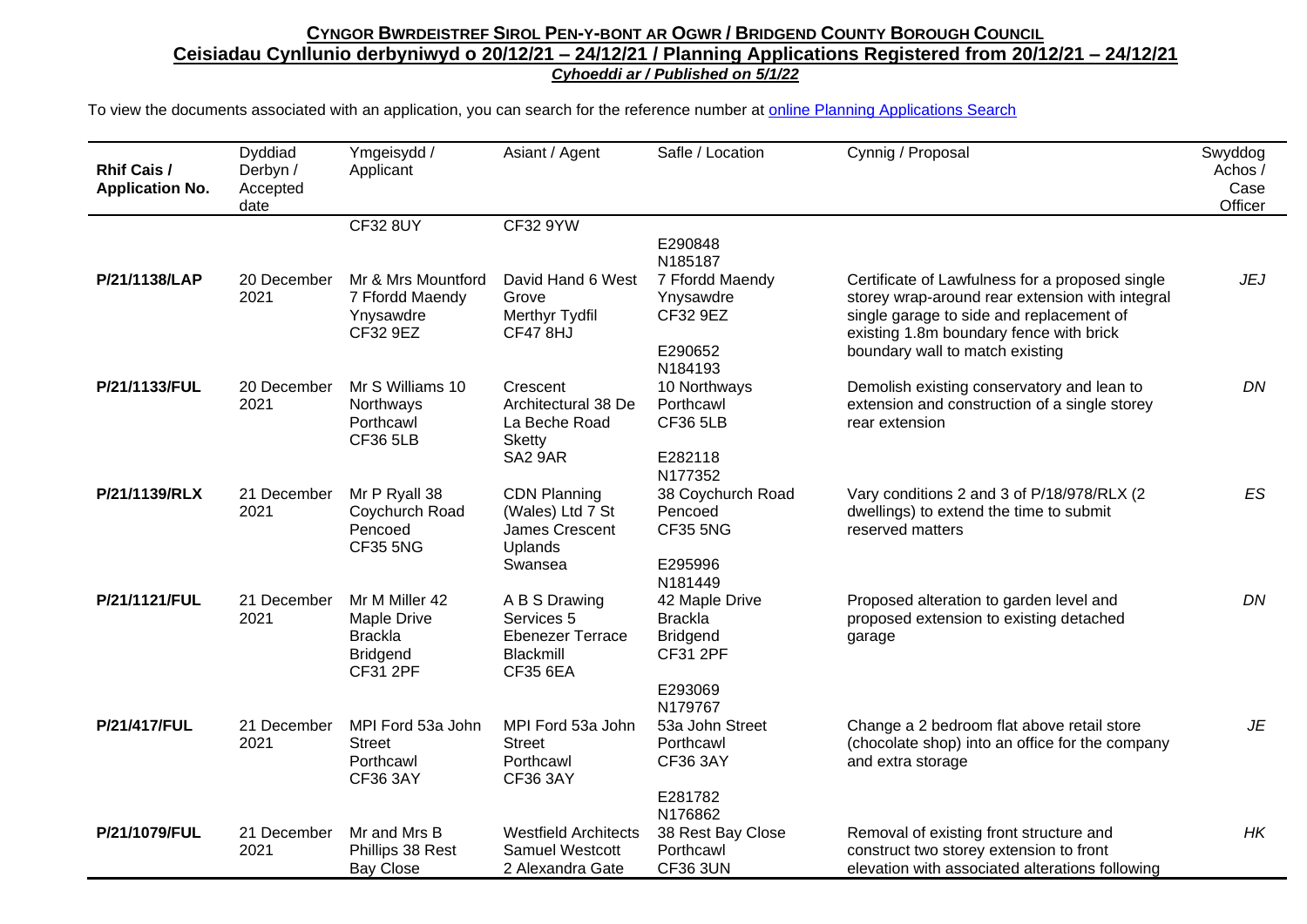| <b>Rhif Cais /</b><br><b>Application No.</b> | Dyddiad<br>Derbyn /<br>Accepted<br>date | Ymgeisydd /<br>Applicant                                                                                                              | Asiant / Agent                                                                                                                 | Safle / Location                                                                              | Cynnig / Proposal                                                                                                                                                                                                                                                       | Swyddog<br>Achos /<br>Case<br>Officer |
|----------------------------------------------|-----------------------------------------|---------------------------------------------------------------------------------------------------------------------------------------|--------------------------------------------------------------------------------------------------------------------------------|-----------------------------------------------------------------------------------------------|-------------------------------------------------------------------------------------------------------------------------------------------------------------------------------------------------------------------------------------------------------------------------|---------------------------------------|
|                                              |                                         | Porthcawl<br><b>CF36 3UN</b>                                                                                                          | Ffordd Pengam<br>Cardiff<br><b>CF24 2SA</b>                                                                                    | E280803<br>N177862                                                                            | consent P/20/632/FUL                                                                                                                                                                                                                                                    |                                       |
| T/21/78/TPO                                  | 21 December<br>2021                     | C Furniss Sunhill<br>Laleston<br>CF32 0NS                                                                                             | Tr33 Ltd<br>Pantrhiwgoch Farm<br>Coal Pit Lane<br>Michaealston-y-                                                              | Sunhill<br>Laleston<br>CF32 0NS                                                               | Fell 1 x sycamore tree (squirrel damage) to<br>ground level; crown raise remaining trees to<br>2.5m above ground level; remove deadwood<br>over 25mm diameter; fell 1 x self seeded tree                                                                                | SG                                    |
|                                              |                                         |                                                                                                                                       | fedw<br>Cardiff<br>CF3 6XW                                                                                                     | E288268<br>N179162                                                                            | (poor specimen)                                                                                                                                                                                                                                                         |                                       |
| P/21/1038/FUL                                | 22 December<br>2021                     | Mr V Hughes 23<br>Abergarw Meadow<br>Brynmenyn<br><b>Bridgend</b><br><b>CF32 9LL</b>                                                  | Allan D Shaw 4<br><b>Locks Court</b><br>Porthcawl<br>CF36 3JJ                                                                  | Abergarw Farm<br>Brynmenyn<br><b>Bridgend</b><br>CF32 8YG<br>E290978<br>N184972               | Construct new 2 storey extension; 2 new bay<br>window extensions to frontage with pitched<br>canopy over; new windows and doors<br>throughout; increase height of dwelling to max<br>9m (DPC to ridge); render all external walls and<br>finish with new roof structure | <b>ALR</b>                            |
| P/21/1110/BCB                                | 22 December<br>2021                     | <b>Bridgend County</b><br><b>Borough Council</b><br><b>Civic Offices</b><br><b>Angel Street</b><br><b>Bridgend</b><br><b>CF31 4WB</b> | <b>Bridgend County</b><br>Borough Council<br><b>Civic Offices</b><br><b>Angel Street</b><br><b>Bridgend</b><br><b>CF31 4WB</b> | Salt Lake Car Park<br>Eastern Promenade<br>Porthcawl<br><b>CF36 5TS</b><br>E281917<br>N176774 | A proposed Metro-Link consisting of a new four<br>bay bus terminus and a single storey enclosed<br>structure together with associated highways<br>alterations,<br>landscaping and public realm works                                                                    | HK                                    |
| P/21/1113/FUL                                | 22 December<br>2021                     | Mr I Jones 10 Hall<br>Close<br>North Cornelly<br><b>CF33 4EB</b>                                                                      | Invicta B A S Min yr<br>Efail<br><b>High Street</b><br>Maesteg<br><b>CF34 0BW</b>                                              | 10 Hall Close<br>North Cornelly<br><b>CF33 4EB</b><br>E282387<br>N181534                      | Single storey kitchen extension and bathroom<br>dormer addition                                                                                                                                                                                                         | DN                                    |
| P/21/1115/FUL                                | 22 December<br>2021                     | Mr M Williams 14<br>Cheltenham Road<br>Porthcawl<br>CF36 3PT                                                                          | PDW Building<br>Designs 7 Blackmill<br>Road<br><b>Bryncethin</b><br><b>CF32 9YW</b>                                            | 14 Cheltenham Road<br>Porthcawl<br>CF36 3PT<br>E281473<br>N177953                             | Proposed loft conversion, complete with front<br>and rear flat roof dormer windows                                                                                                                                                                                      | JE                                    |
| P/21/1141/FUL                                | 22 December                             | Mr D Furniss                                                                                                                          | <b>TFS Design Ltd</b>                                                                                                          | Sunhill                                                                                       | Retention of dwelling as built; Provision of                                                                                                                                                                                                                            | ALR                                   |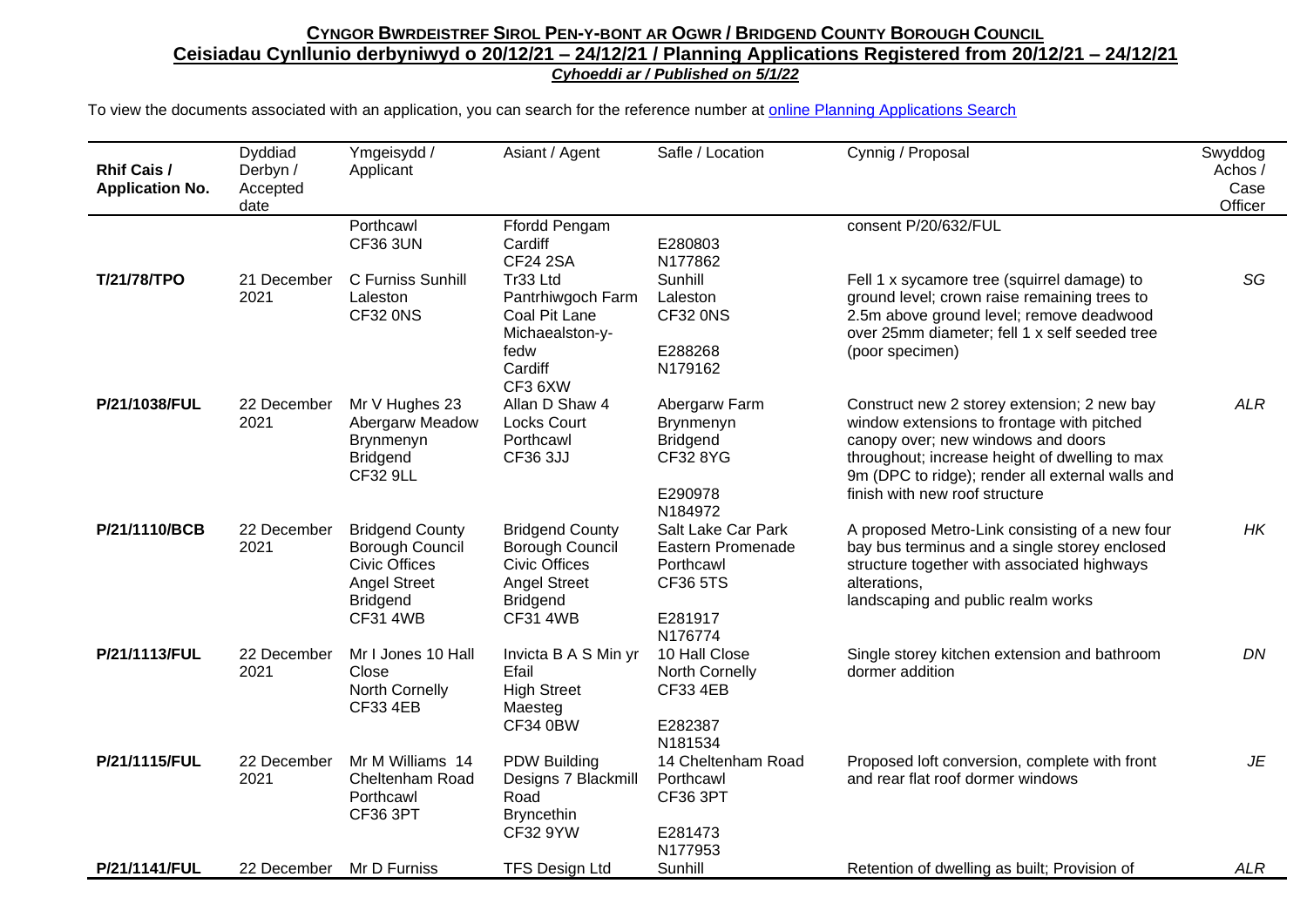| Rhif Cais /<br><b>Application No.</b> | <b>Dyddiad</b><br>Derbyn /<br>Accepted<br>date | Ymgeisydd /<br>Applicant                                                                                                                         | Asiant / Agent                                                                                                                | Safle / Location                                                                                                         | Cynnig / Proposal                                                                                             | Swyddog<br>Achos /<br>Case<br>Officer |
|---------------------------------------|------------------------------------------------|--------------------------------------------------------------------------------------------------------------------------------------------------|-------------------------------------------------------------------------------------------------------------------------------|--------------------------------------------------------------------------------------------------------------------------|---------------------------------------------------------------------------------------------------------------|---------------------------------------|
|                                       | 2021                                           | Sunhill<br>Laleston<br><b>CF32 0NS</b>                                                                                                           | Unit 5<br><b>Manchester Road</b><br><b>Birch</b><br>Haywood<br>OL10 2QD                                                       | High Street Laleston to<br>A48 Opposite Merthyr<br>Mawr Village Access<br>Laleston<br><b>CF32 0NS</b>                    | raised patio; Turning head and vision splay<br>details to agree conditions 4 & 5 of<br>P/19/713/FUL           |                                       |
| P/21/1142/FUL                         | 23 December<br>2021                            | <b>Willis Asset</b><br>Management Ltd<br><b>Aviation House</b><br><b>Brocastle Avenue</b><br>Waterton<br><b>Bridgend</b>                         | Knight Frank 3<br><b>Assembly Square</b><br><b>Britannia Quay</b><br>Cardiff<br><b>CF10 4PL</b>                               | E288313<br>N179180<br><b>Aviation House</b><br><b>Brocastle Avenue</b><br>Waterton<br><b>Bridgend</b><br><b>CF31 3XR</b> | Warehouse/2 storey office & ancillary<br>accommodation extension with additional<br>parking and loading areas | <b>ALR</b>                            |
| P/21/1126/DOC                         | 23 December<br>2021                            | <b>CF31 3XR</b><br><b>Taylor Wimpey</b><br>South Wales Office<br>Building (2)<br><b>Eastern Business</b><br>Park<br>Wern Fawr Lane<br>St Mellons | <b>Taylor Wimpey</b><br>South Wales Office<br>Building (2)<br><b>Eastern Business</b><br>Park<br>Wern Fawr Lane<br>St Mellons | E293786<br>N178942<br>Gerddi Castell<br><b>Brackla</b><br><b>CF31 2AN</b><br>E<br>${\sf N}$                              | Approval of details for condition 29 (raised<br>plateau) of P/13/246/OUT                                      | PT                                    |
| P/21/1111/OUT                         | 23 December<br>2021                            | CF3 5EA<br>Mr D Nicholas 5<br>Railway Terrace<br>South Cornelly<br><b>CF33 4RW</b>                                                               | CF3 5EA<br>Mr D Nicholas 5<br>Railway Terrace<br>South Cornelly<br><b>CF33 4RW</b>                                            | 5 Railway Terrace<br>South Cornelly<br><b>CF33 4RW</b>                                                                   | Construction of a new bungalow in garden<br>(outline application)                                             | LE                                    |
| P/21/1134/FUL                         | 23 December<br>2021                            | Amy Young 110<br>Bryn Road<br>Brynmenyn<br><b>CF32 9LU</b>                                                                                       | RSC Architect 40<br>Maes Y Cadno<br>Parc Derwen<br>Coity<br><b>CF35 6DF</b>                                                   | E282115<br>N180350<br>110 Bryn Road<br><b>Brynmenyn</b><br><b>CF32 9LU</b><br>E290015<br>N184627                         | Proposed single storey rear extension and loft<br>conversion                                                  | <b>ES</b>                             |